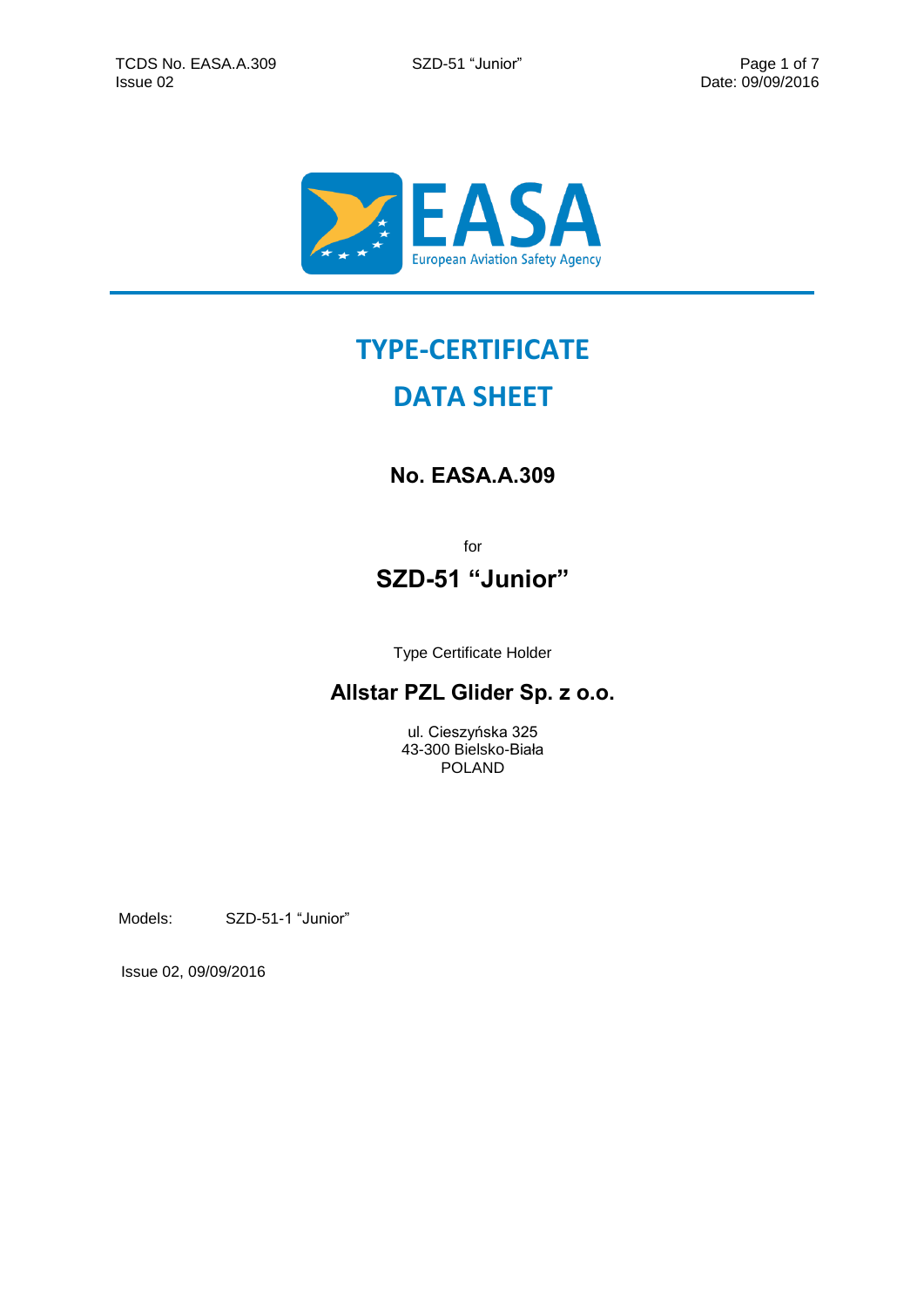# <span id="page-1-0"></span>**Table of Content**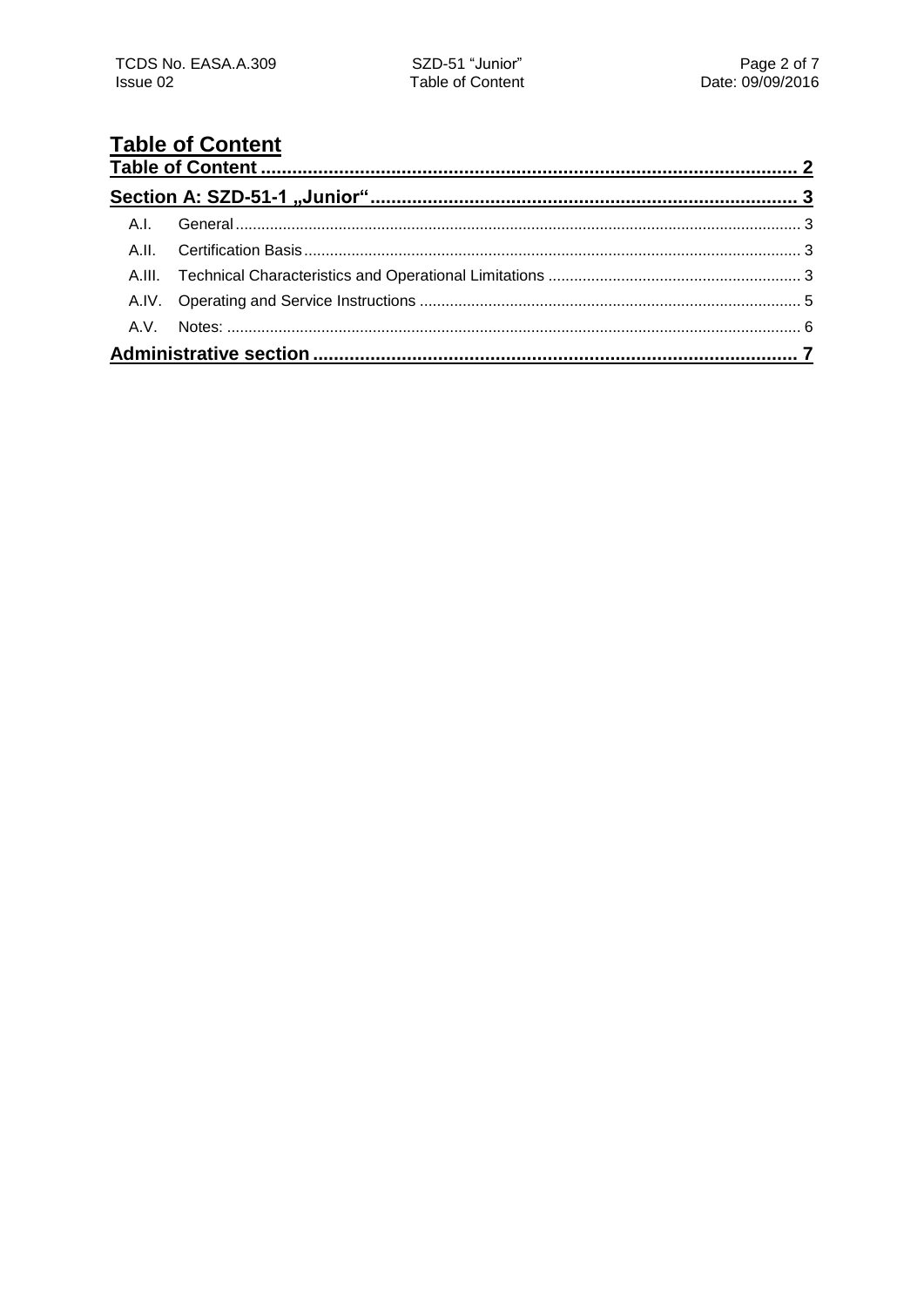### <span id="page-2-0"></span>**Section A: SZD-51-1 "Junior"**

#### <span id="page-2-1"></span>**A.I.General**

| $\mathbf{1}$ . | Data Sheet No.:                       | EASA.A.309                                                                                                                |
|----------------|---------------------------------------|---------------------------------------------------------------------------------------------------------------------------|
| 2.             | a) Type:<br>b) Model:<br>c) Variant:  | SZD-51 "Junior"<br>SZD-51-1 "Junior"                                                                                      |
| 3.             | Airworthiness Category:               | Sailplane - Utility (U) Category                                                                                          |
| 4.             | Manufacturer:                         | 1. Przedsiębiorstwo Doświadczalno-Produkcyjne<br>Szybownictwa (PDPSz) "PZL - Bielsko"<br>2. Allstar PZL Glider Sp. z o.o. |
| 5.             | <b>Polish CAA Certification Date:</b> | 20 December 1984                                                                                                          |

6. The EASA TC replaces Polish Type Certificate No. BG-143/1 (TCDS No. BG-143/1, issue 4, dated 08 March 2004).

#### <span id="page-2-2"></span>**A.II. Certification Basis**

| $\mathbf{1}$ . | Reference Date<br>for determining the applicable<br>requirements: | <b>July 1983</b>                               |
|----------------|-------------------------------------------------------------------|------------------------------------------------|
| 2.             | Airworthiness Requirements:                                       | JAR-22, Amendment 3, issued on 31 January 1983 |
| 3.             | <b>Special Conditions:</b>                                        | None                                           |
| 4.             | Exemptions:                                                       | None                                           |
| 5.             | Deviations:                                                       | None                                           |
| 6.             | <b>Equivalent Safety Findings:</b>                                | None                                           |
| 7 <sup>1</sup> | <b>Environmental Protection:</b>                                  | <b>None</b>                                    |
|                |                                                                   |                                                |

#### <span id="page-2-3"></span>**A.III. Technical Characteristics and Operational Limitations**

| <b>Type Design Definition:</b> | Drawing No. 511.00.10.00 |
|--------------------------------|--------------------------|
|--------------------------------|--------------------------|

- 2. Description: Single-seat sailplane designed for training and club flying. Cantilever high-wing monoplane with T-shaped tail unit arrangement. All composite construction (GFRP). Wings equipped with Schempp-Hirth airbrakes, extended on upper surface only. Fixed landing gear, with main wheel and tail wheel.
- 3. Equipment: Minimum equipment:

- airspeed indicator,
- altimeter,
- 4-point pilot harness.

Other equipment - refer to Manuals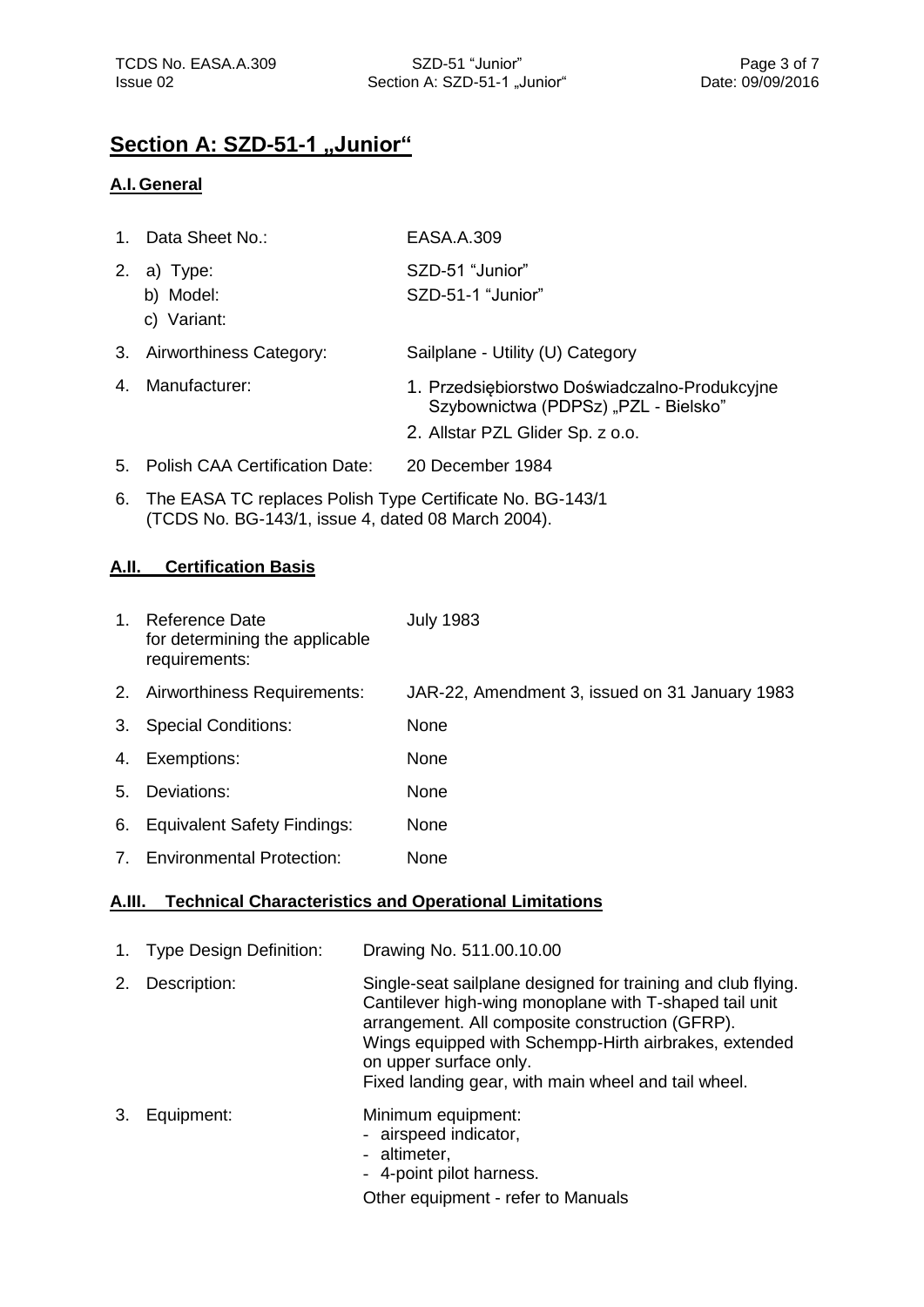| TCDS No. EASA.A.309<br>Issue 02 |                                            | SZD-51 "Junior"<br>Section A: SZD-51-1 "Junior"                                                                          |                                      |                                                           | Page 4 of 7<br>Date: 09/09/2016                            |                                                          |
|---------------------------------|--------------------------------------------|--------------------------------------------------------------------------------------------------------------------------|--------------------------------------|-----------------------------------------------------------|------------------------------------------------------------|----------------------------------------------------------|
| 4.                              | Dimensions:                                | Span:<br>Length:<br>Wing area:                                                                                           | $15,00 \; m$<br>6,69 m<br>12,51 $m2$ |                                                           |                                                            |                                                          |
| 5.                              | Launching Hooks:                           | - Nose towing hook:<br>SZD-III A-56P or TOST E                                                                           |                                      |                                                           |                                                            |                                                          |
|                                 |                                            | - Winch hook:<br>SZD-III A-56P or TOST G                                                                                 |                                      |                                                           |                                                            |                                                          |
| 6.                              | <b>Weak Links:</b>                         | Ultimate strength for aero-towing:                                                                                       |                                      |                                                           |                                                            | 677+10% daN                                              |
|                                 |                                            |                                                                                                                          |                                      | Nominal strength for winch launching:                     |                                                            | 677±10% daN                                              |
| 7.                              | Load Factors:                              | +5,3 / -2,65                                                                                                             | (up to $V_A$ )                       |                                                           |                                                            |                                                          |
|                                 |                                            | $+4,0/ -1,5$                                                                                                             |                                      | (up to $V_{NE}$ )                                         |                                                            |                                                          |
|                                 |                                            | $+3,5$                                                                                                                   |                                      | (with airbrakes extended)                                 |                                                            |                                                          |
| 8.                              | Air Speeds (IAS):                          | <b>Never Exceed Speed</b><br><b>Manoeuvring Speed</b><br>Rough Air Speed<br>Max Aero-tow Speed<br>Max Winch-launch Speed |                                      |                                                           | $V_{NE}$<br>$V_A$<br>$V_{RA}$<br>$V_{\mathsf{T}}$<br>$V_W$ | 220 km/h<br>155 km/h<br>155 km/h<br>150 km/h<br>130 km/h |
| 9.                              | <b>Operational Capability:</b>             | Approved for VFR-day conditions.<br>Cloud flying permitted in accordance with binding<br>regulations.                    |                                      |                                                           |                                                            |                                                          |
|                                 | 10. Masses:                                | Maximum mass:                                                                                                            |                                      |                                                           |                                                            | 380 kg                                                   |
|                                 | 11. Centre of Gravity Range:               | Forward limit:                                                                                                           |                                      | 287 mm aft of the datum<br>(22,7% MAC)                    |                                                            |                                                          |
|                                 |                                            | <b>Rearward limit:</b>                                                                                                   |                                      | 482 mm aft of the datum<br>(44,9% MAC)                    |                                                            |                                                          |
|                                 |                                            | MAC is 880 mm;                                                                                                           |                                      | 0% MAC is situated at 86,5 mm aft of the datum.           |                                                            |                                                          |
|                                 | 12. Datum:                                 | aerofoil section.                                                                                                        |                                      | Vertical plane going through leading points of wing root  |                                                            |                                                          |
|                                 | 13. Levelling Means:                       |                                                                                                                          |                                      | Leading and trailing edge at root ribs at the same level. |                                                            |                                                          |
|                                 | 14. Control surface<br>deflections:        | Aileron:                                                                                                                 | - up<br>- down                       | $30^\circ$<br>±2°<br>$15^\circ \pm 1^\circ$               |                                                            |                                                          |
|                                 |                                            | Elevator:                                                                                                                | - up<br>- down                       | $40^\circ \pm 2^\circ$<br>$20^{\circ}$<br>$±1^{\circ}$    |                                                            |                                                          |
|                                 |                                            | Rudder:                                                                                                                  | - left<br>- right                    | $35^\circ \pm 2^\circ$<br>$35^\circ \pm 2^\circ$          |                                                            |                                                          |
|                                 | 15. Minimum Flight Crew:                   | 1 pilot                                                                                                                  |                                      |                                                           |                                                            |                                                          |
|                                 | 16. Maximum Passenger<br>Seating Capacity: | No Passengers                                                                                                            |                                      |                                                           |                                                            |                                                          |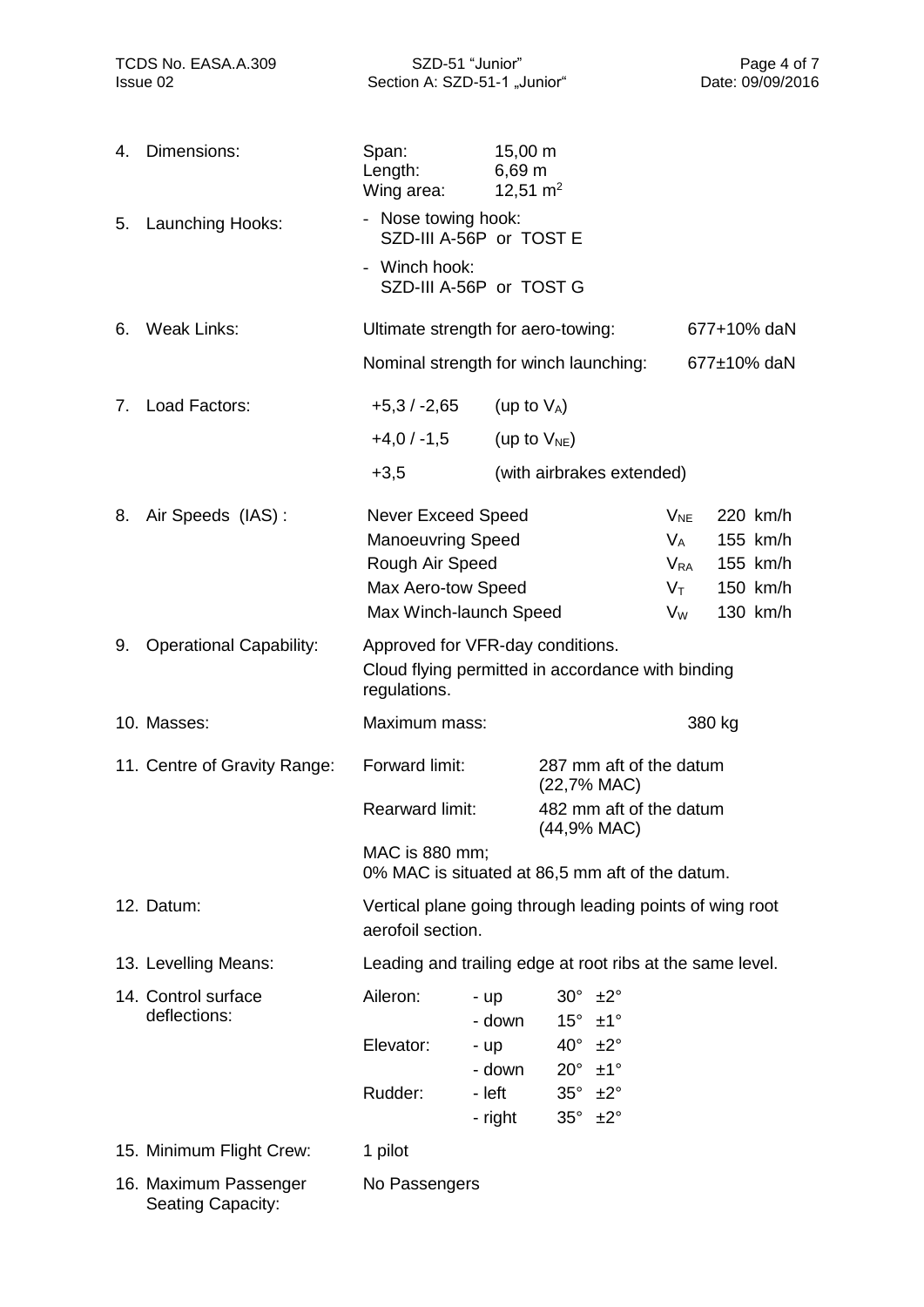Issue 02 **Date: 09/09/2016** Section A: SZD-51-1 "Junior" Date: 09/09/2016

| 17. Baggage/ Cargo<br>Compartments: | Refer to the Technical Service Manual |
|-------------------------------------|---------------------------------------|
| 18. Lifetime Limitations:           | Refer to the Technical Service Manual |
| 19. Other Limitations:              | The following is prohibited:          |

- night flying,
- flight in icing conditions.

### <span id="page-4-0"></span>**A.IV. Operating and Service Instructions**

| 1. | <b>Flight Manuals:</b>      |                                                                                                                                              |
|----|-----------------------------|----------------------------------------------------------------------------------------------------------------------------------------------|
|    | English                     | • SZD-51-1 "Junior" Glider, Flight Manual,<br>Issue I, December 1984.                                                                        |
|    |                             | Flight Manual of Glider SZD-51-1 "Junior",<br>$\bullet$<br>Issue I/JAR-22, January 1995.                                                     |
|    |                             | Flight Manual of Glider SZD-51-1 "Junior",<br>Issue II, May 2016.                                                                            |
|    | Polish                      | Instrukcja Użytkowania w Locie SZD-51-1,<br>Wydanie I, grudzień 1984.                                                                        |
|    |                             | Instrukcja Użytkowania w Locie szybowca SZD-51-1<br>"Junior", wydanie I/JAR-22, styczeń 1995.                                                |
|    |                             | Instrukcja Użytkowania w Locie szybowca SZD-51-1<br>"Junior", Wydanie II - Maj 2016.                                                         |
|    | German                      | Segelflugzeug SZD-51-1 "Junior", Flughandbuch,<br>$\bullet$<br>Ausgabe I, Dezember 1984.                                                     |
|    |                             | Segelflugzeug SZD-51-1 "Junior", Flughandbuch,<br>Ausgabe I/LBA, April 1985.                                                                 |
| 2. | <b>Maintenance Manuals:</b> |                                                                                                                                              |
|    | English                     | • Technical Description, Technical Service Manual,<br>Schedule of Maintenance Works for SZD-51-1 "Junior"<br>glider, Issue I, December 1984. |
|    |                             | • Technical Service Manual of Glider SZD-51-1 "Junior",<br>Issue I/JAR-22, April 1995.                                                       |
|    |                             | Technical Service Manual of Glider SZD-51-1 "Junior",<br>Issue II, May 2016.                                                                 |
|    | Polish                      | Opis Techniczny, Instrukcja Obsługi Technicznej,<br>Terminarz Prac Okresowych szybowca SZD-51-1<br>"Junior", Wydanie I, grudzień 1984.       |
|    |                             | Instrukcja Obsługi Technicznej szybowca SZD-51-1<br>$\bullet$<br>"Junior", Wydanie I/JAR-22, kwiecień 1995.                                  |
|    |                             | • Instrukcja Obsługi Technicznej szybowca SZD-51-1<br>"Junior", Wydanie II - Maj 2016.                                                       |
|    | German                      | Wartungshandbuch und Terminkalender der<br>Periodischen Arbeiten des Segelflugzeuges<br>SZD-51-1 "Junior", Ausgabe I, Dezember 1984.         |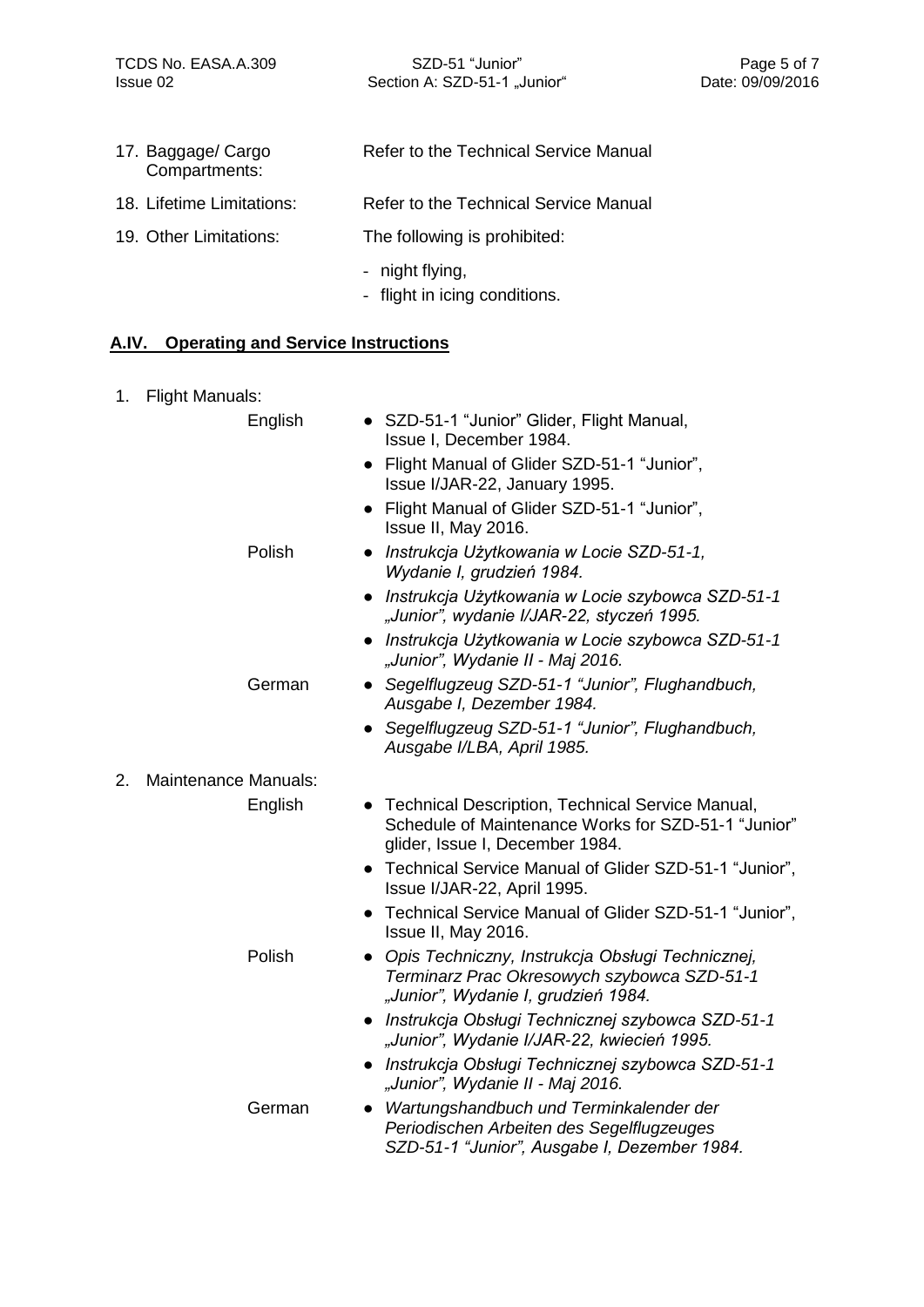3. Repair Manuals:

English

Polish

- Repair Manual for SZD-51-1 "Junior" glass-fibre glider, Issue I - 1984
- *Instrukcja Napraw Szybowca Laminatowego SZD-51-1 "Junior", wydanie I –1984.*
- 4. Operating Manuals for the Launching Hooks:
- Operating Manual for the TOST Release (for release types installed), latest approved revision.
- Operating manual for SZD-III tow release

#### <span id="page-5-0"></span>**A.V. Notes:**

- 1. This TCDS, Section A applies to the following S/N: X-132; B-1495 ÷ B-1616; B-1767 ÷ B-2193; W-927 ÷ W-964; 511199243; 511199244; and from 511A03001 up
- <span id="page-5-1"></span>2. All glider outside surfaces must be white painted. No registration number or any colour marks on the wings and stabilizer upper surfaces are allowed